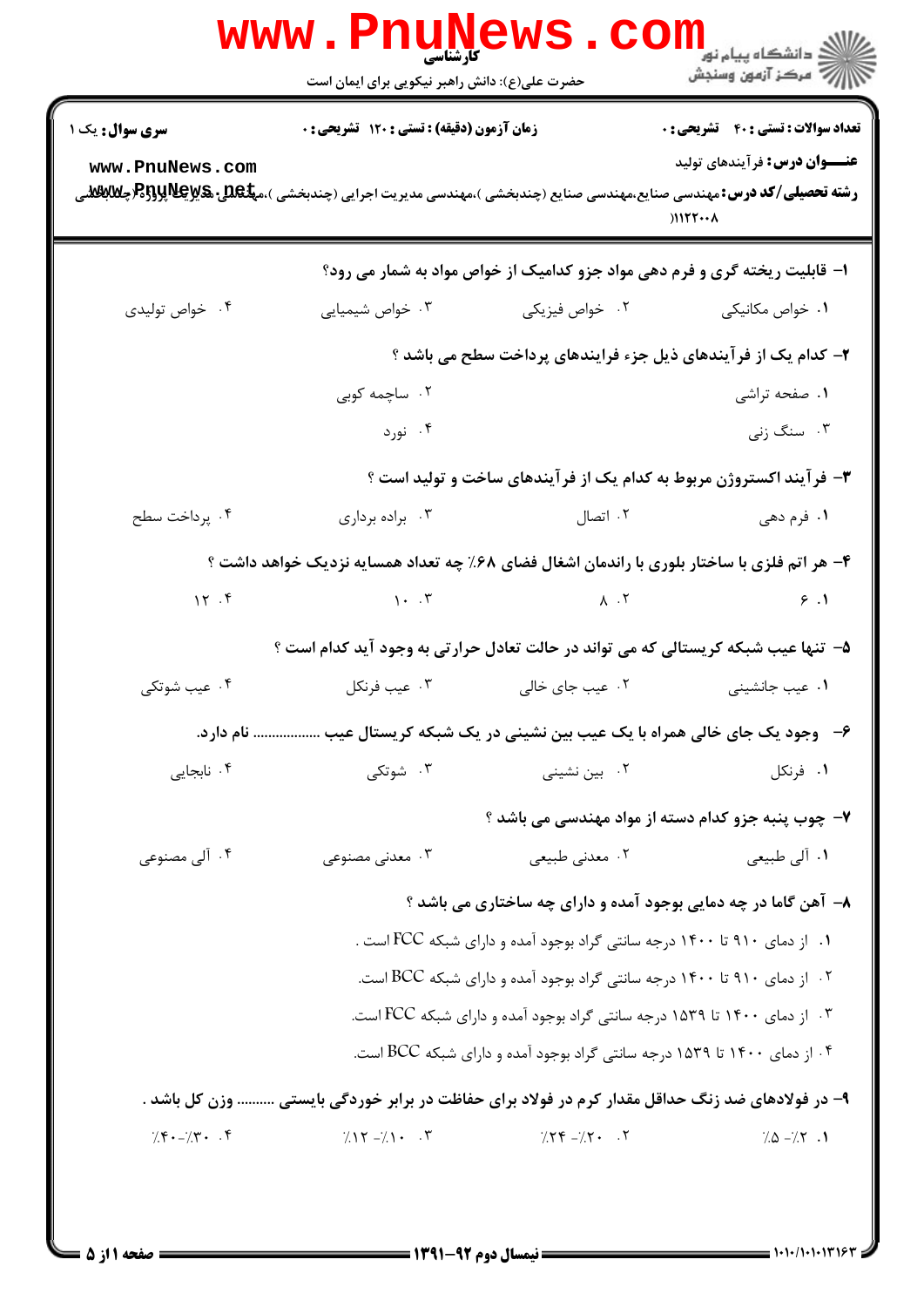|                                           | WWW . PI<br>کار شناسی<br>حضرت علی(ع): دانش راهبر نیکویی برای ایمان است                                           |                | ر دانشڪاه پيام نور <mark>−</mark><br>ا∛ مرکز آزمون وسنڊش                                                                                                                                                                           |
|-------------------------------------------|------------------------------------------------------------------------------------------------------------------|----------------|------------------------------------------------------------------------------------------------------------------------------------------------------------------------------------------------------------------------------------|
| <b>سری سوال : ۱ یک</b><br>www.PnuNews.com | زمان آزمون (دقیقه) : تستی : ۱۲۰ تشریحی : ۰                                                                       |                | <b>تعداد سوالات : تستی : 40 - تشریحی : 0</b><br><b>عنـــوان درس:</b> فرآیندهای تولید<br><b>رشته تحصیلی/کد درس:</b> مهندسی صنایع،مهندسی صنایع (چندبخشی )،مهندسی مدیریت اجرایی (چندبخشی )،م <b>پلگلیا R5yپR5yپR5y چلابلا</b><br>1177 |
|                                           | ۱۰– فرایند شیمیایی که طی آن مونومرها با تکرار واحدها برای ساخت مولکول های طولانی تر و بزرگتر به هم متصل می شوند، |                | چه نامیده می شود؟                                                                                                                                                                                                                  |
| ۰۴ الاستومريزاسيون                        | ۰۳ آمورف                                                                                                         | ۰۲ ترموست      | ٠١. پليمريزاسيون                                                                                                                                                                                                                   |
|                                           | 11– حداکثر تنشی که یک ماده بدون تغییر شکل پلاستیک می تواند تحمل کند را چه می نامند؟                              |                |                                                                                                                                                                                                                                    |
| ۰۴ حد نهایی                               | ۰۳ استحکام نهایی                                                                                                 | ۲. کرنش مهندسی | ۰۱ حد الاستیک                                                                                                                                                                                                                      |
|                                           |                                                                                                                  |                | ۱۲- کدام گزینه حد تناسب را به طور صحیح بیان می کند؟                                                                                                                                                                                |
|                                           |                                                                                                                  |                | ۰۱ حد تناسب به نقطه ای اشاره دارد که از آن به بعد تنش بیش از کرنش تغییر می کند .                                                                                                                                                   |
|                                           | ۰۲ حد تناسب به نقطه ای اشاره دارد که از آن به بعد تنش و کرنش متناسب با هم تغییر می کنند .                        |                |                                                                                                                                                                                                                                    |
|                                           | ۰۳ حد تناسب به نقطه ای اشاره دارد که از آن به بعد تنش و کرنش دیگر متناسب با هم تغییر نمی کنند.                   |                |                                                                                                                                                                                                                                    |
|                                           |                                                                                                                  |                | ۰۴ حد تناسب به نقطه ای اشاره دارد که از آن به بعد کرنش بیش از تنش تغییر می کند .                                                                                                                                                   |
|                                           | . ماده می باشد.                                                                                                  |                | ۱۳- کرنش واقعی در شروع گلویی شدن از نظر عددی برابر با                                                                                                                                                                              |
| ۰۴ چقرمگی                                 | ۰۳ ضریب صلبیت                                                                                                    | ۰۲ تنش نهایی   | ۰۱ توان کرنش-سختی                                                                                                                                                                                                                  |
|                                           |                                                                                                                  |                | ۱۴– ضریب صلبیت برای اکثر مواد مقداری حدود  مدول یانگ است .                                                                                                                                                                         |
| 7.8.7                                     | $\frac{1}{2}$ . $\frac{1}{2}$ .                                                                                  | $7.5 - 15$     | $7.1 \cdot 1$                                                                                                                                                                                                                      |
|                                           |                                                                                                                  |                | 1۵- کدام یک از تست های سختی یک نوع تست میکرو سختی محسوب می شود ؟                                                                                                                                                                   |
| ۰۴ ویکرز                                  | ۰۳ نوپ                                                                                                           | ۰۲ راکول       | ۰۱ برینل                                                                                                                                                                                                                           |
|                                           | ۱۶- کدام یک از گزینه های ذیل مشخصات تست سختی سنجی به روش راکول B را بیان می کند ؟                                |                |                                                                                                                                                                                                                                    |
|                                           | ۰۲ ساچمه فولادي با بار kg100                                                                                     |                | ۰۱ ساچمه فولادي با بار kg10                                                                                                                                                                                                        |
|                                           | ۴. مخروط الماسي با بار kg100                                                                                     |                | ۰۳ مخروط الماسي با بار kg10                                                                                                                                                                                                        |
|                                           | ۱۷- متغیرهای موجود در نمودارهای تعادلی سیستم های دوتایی (دو عنصری) چه مواردی می باشد؟                            |                |                                                                                                                                                                                                                                    |
|                                           | ۰۲ درجه حرارت و غلظت                                                                                             |                | ۰۱ تعداد عناصر شیمیایی و درجه حرارت                                                                                                                                                                                                |
|                                           | ۰۴ زمان و درجه حرارت                                                                                             |                | ۰۳ زمان و غلظت                                                                                                                                                                                                                     |
|                                           |                                                                                                                  |                |                                                                                                                                                                                                                                    |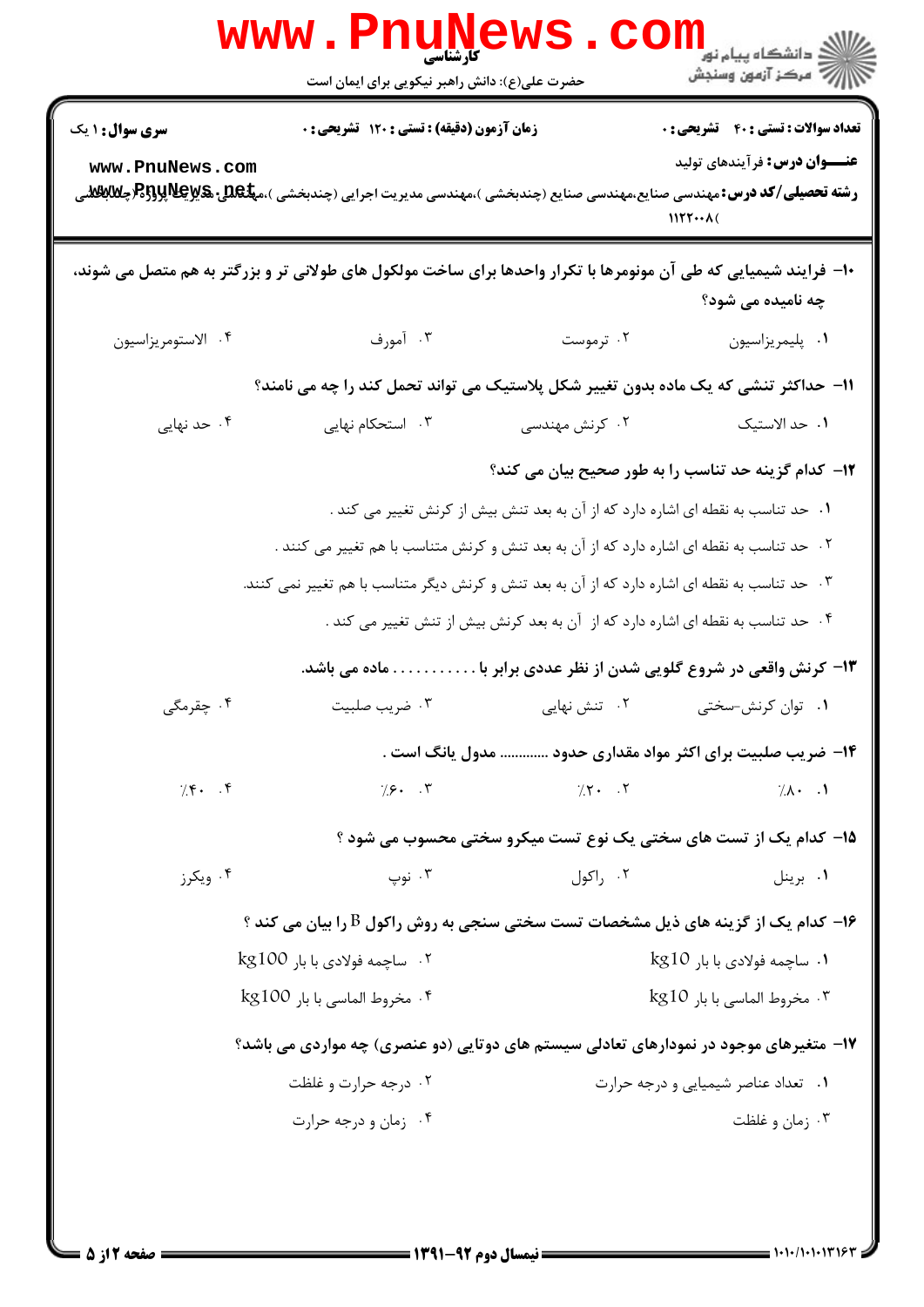|                                           | <b>www . Pl</b><br>كأرشناسي<br>حضرت علی(ع): دانش راهبر نیکویی برای ایمان است                                                                                                                                                                                                                                                                                                                      |                                                                                                                                                                                  |                                                                                                                                                                                                                                                                                                                                                               |
|-------------------------------------------|---------------------------------------------------------------------------------------------------------------------------------------------------------------------------------------------------------------------------------------------------------------------------------------------------------------------------------------------------------------------------------------------------|----------------------------------------------------------------------------------------------------------------------------------------------------------------------------------|---------------------------------------------------------------------------------------------------------------------------------------------------------------------------------------------------------------------------------------------------------------------------------------------------------------------------------------------------------------|
| <b>سری سوال : ۱ یک</b><br>www.PnuNews.com | زمان آزمون (دقیقه) : تستی : ۱۲۰ تشریحی : ۰<br><b>رشته تحصیلی/کد درس:</b> مهندسی صنایع،مهندسی صنایع (چندبخشی )،مهندسی مدیریت اجرایی (چندبخشی )،م <b>پلکلیا R5yپR5yپR5y چ</b> کلا                                                                                                                                                                                                                   |                                                                                                                                                                                  | <b>تعداد سوالات : تستی : 40 - تشریحی : .</b><br><b>عنـــوان درس:</b> فرآیندهای تولید<br>1177                                                                                                                                                                                                                                                                  |
|                                           | یک مذاب همراه با یک جامد در دمای مشخص و با ترکیب مشخص به یک جامد دیگر تبدیل می شود.                                                                                                                                                                                                                                                                                                               |                                                                                                                                                                                  | 18- نام واكنش زير كدام گزينه است ؟                                                                                                                                                                                                                                                                                                                            |
| ۰۴ پری تکتیک                              | ۰۳ مونوتکتیک                                                                                                                                                                                                                                                                                                                                                                                      | ٢. يوتكتيك                                                                                                                                                                       | ٠١. يوتكتوئيد                                                                                                                                                                                                                                                                                                                                                 |
| ۰۴ نیتروژن دهی                            | ۰۱ آهن خالص در درجه حرارت های پایین تا ۹۱۱ درجه سانتی گراد به صورت شبکه کریستالی <sup>bcc</sup><br>۰۲ آهن خالص در دمای بالاتر از ۱۳۹۲ درجه سانتی گراد به صورت شبکه کریستالی مکعب مرکز دار<br>۰۳ نرمالیزه<br>۰۲ دسته : برشی-سایشی-غیرسنتی<br>۰۴ مسته : برشی - سایشی- سنتی- غیر سنتی<br>۲۲- برای سوراخ کردن یک نمونه چدن سرعت برشی مناسب ۳۱،۴ متر بر دقیقه می باشد. اگر از مته ای به قطر ۲۰ میلیمتر | ۰۳ آهن خالص دردرجه حرارت ۹۱۱ تا ۱۳۹۲ درجه سانتی گراد به صورت مکعب با وجوه مرکزدار<br>۰۲ همگن سازی<br>استفاده شده باشد، تعداد دور در دقیقه این مته برای سوراخکاری مناسب چند است ؟ | ۱۹- آستنیت به کدام یک از گزینه های زیر اطلاق می گردد؟<br>۰۴ ترکیب کربن و آهن و تشکیل فازی با ۶۷/۶٪ کربن<br>۲۰- برای کاهش سختی و تردی فاز مارتنزیت از کدام عملیات حرارتی استفاده می شود؟<br>۰۱ بازپخت (تمپر کردن)<br><b>۲۱</b> - فرآیندهای براده برداری به چند دسته کلی تقسیم می شوند؟<br>۰۱ . ۳ دسته : سنتی - غیرسنتی - برشی<br>۰۳ تاسته : برشی- سایشی - سنتی |
|                                           | $1 \cdot \cdot \cdot$ $5 \cdot \cdot \cdot$ $6 \cdot \cdot \cdot$ $7 \cdot \cdot \cdot \cdot$ $8 \cdot \cdot \cdot$ $1 \cdot \cdot \cdot$ $1 \cdot \cdot \cdot$ $1 \cdot \cdot \cdot$ $1 \cdot \cdot \cdot$ $1 \cdot \cdot \cdot$ $1 \cdot \cdot \cdot$                                                                                                                                           |                                                                                                                                                                                  | ۲۳- عملیات های ذیل به ترتیب چه نام دارند ؟                                                                                                                                                                                                                                                                                                                    |
| ۰۴ برقوزنی ، قلاویززنی                    | ۲. ایجاد رزوه در داخل سوراخ<br>۰۳ قلاویززنی ، حفاری                                                                                                                                                                                                                                                                                                                                               | ۰۲ خزینه کاری، برقوزنی                                                                                                                                                           | ۱. اندکی بزرگ کردن قطر سوراخ و افزایش دقت آن<br>۰۱ حفاری ، خزینه کاری                                                                                                                                                                                                                                                                                         |
|                                           | ۲۴– در ماشین میز ماشین علاوه بر حرکات در سه جهت عمود بر هم، حول محور قائم نیز می چرخد.                                                                                                                                                                                                                                                                                                            |                                                                                                                                                                                  |                                                                                                                                                                                                                                                                                                                                                               |
| ۰۴ فرز افقی زانویی ساده                   | ۰۳ فرز افقی یونیورسال                                                                                                                                                                                                                                                                                                                                                                             | ۰۲ فرز عمودی متحرک                                                                                                                                                               | ۰۱ فرز مخصوص                                                                                                                                                                                                                                                                                                                                                  |
|                                           |                                                                                                                                                                                                                                                                                                                                                                                                   |                                                                                                                                                                                  | ۲۵- قسمتی از راهگاه که از طریق آن فلز مذاب وارد محفظه قالب می شود، کدام است؟                                                                                                                                                                                                                                                                                  |
| ۰۴ حوضچه                                  |                                                                                                                                                                                                                                                                                                                                                                                                   | ۰۲ دریچه است. است و توان                                                                                                                                                         | ۱. مجرا                                                                                                                                                                                                                                                                                                                                                       |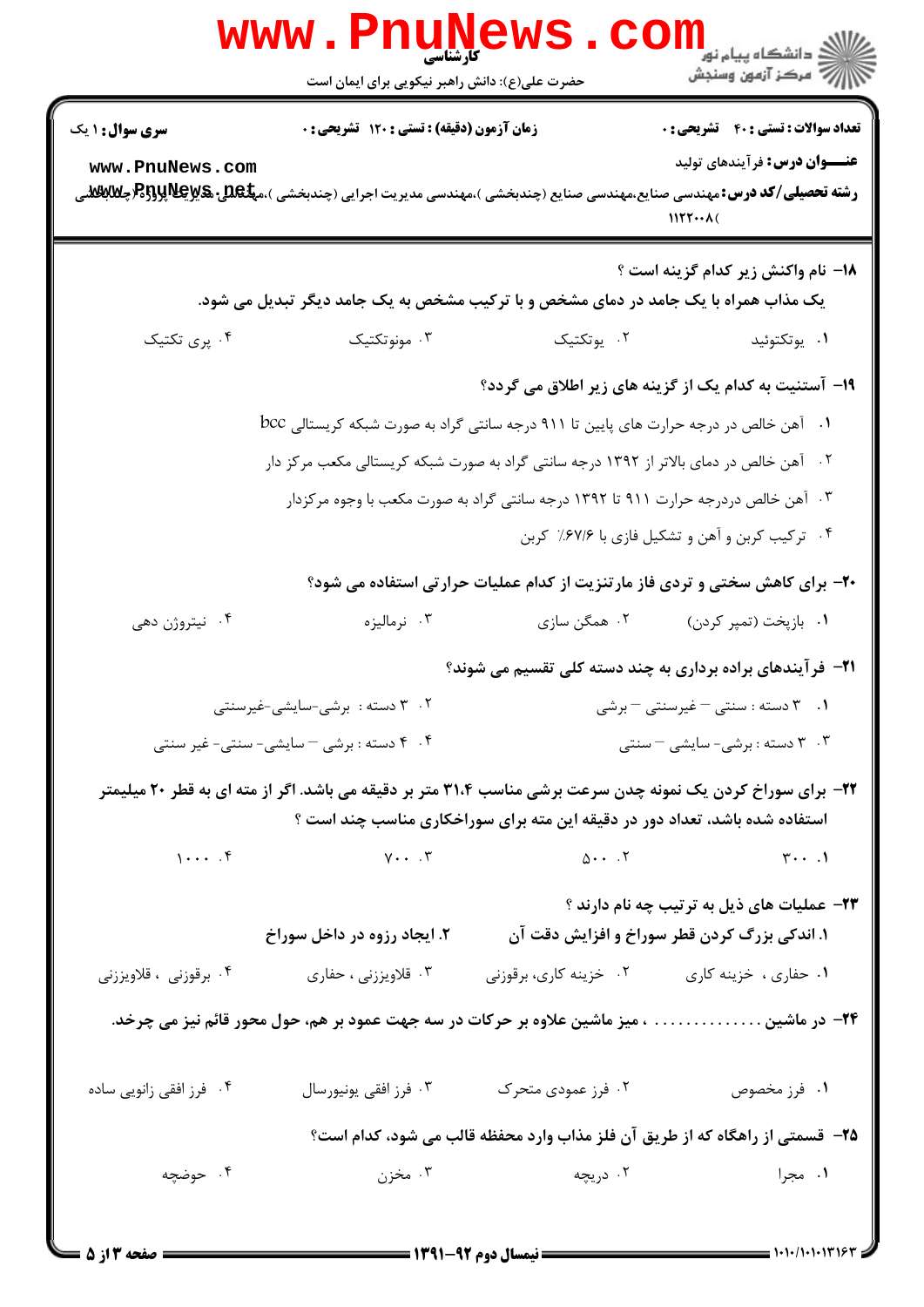| <b>WWW.PNUNEWS</b>                                                                      | الا دانشگاه پيام نور<br> <br> 7  مرکز آزمون وسنڊش<br><b>کارشناسی</b><br>حضرت علی(ع): دانش راهبر نیکویی برای ایمان است                                                                                                                                                                                                                                                                                                                                                                                                                                                       |
|-----------------------------------------------------------------------------------------|-----------------------------------------------------------------------------------------------------------------------------------------------------------------------------------------------------------------------------------------------------------------------------------------------------------------------------------------------------------------------------------------------------------------------------------------------------------------------------------------------------------------------------------------------------------------------------|
| زمان آزمون (دقیقه) : تستی : ۱۲۰ تشریحی : ۰<br><b>سری سوال : ۱ یک</b><br>www.PnuNews.com | <b>تعداد سوالات : تستی : 40 - تشریحی : 0</b><br><b>عنـــوان درس:</b> فرآیندهای تولید<br>1177                                                                                                                                                                                                                                                                                                                                                                                                                                                                                |
|                                                                                         | ۲۶- کدام یک از معایب فرآیند ریخته گری دایکاست است ؟                                                                                                                                                                                                                                                                                                                                                                                                                                                                                                                         |
| ۰۲ قطعات با اشکال پیچیده قابل تولید نیستند .                                            | ۰۱ تنها برای آلیاژهای غیرآهنی باصرفه است .                                                                                                                                                                                                                                                                                                                                                                                                                                                                                                                                  |
| ۰۴ نرخ تولید بسیار بالا قابل دستیابی نیست.                                              | ۰۳ کیفیت سطوح نهایی پایین است .                                                                                                                                                                                                                                                                                                                                                                                                                                                                                                                                             |
|                                                                                         | <b>۲۷- کدام یک از گزینه های ذیل از مزایای آهنگری با قالب باز نمی باشد</b> ؟                                                                                                                                                                                                                                                                                                                                                                                                                                                                                                 |
| ۰۲ امکان آهنگری بازه وسیعی از اندازه ها                                                 | ۰۱ خواص استحکامی خوب                                                                                                                                                                                                                                                                                                                                                                                                                                                                                                                                                        |
| ۰۴ قالبهای ساده و ارزان                                                                 | ۰۳ مناسب برای مقادیر تولید زیاد                                                                                                                                                                                                                                                                                                                                                                                                                                                                                                                                             |
|                                                                                         | ۲۸– این فرآیند قابلیت تطبیق پذیری و انعطاف بالایی داشته و طول قطعات تنها به طول میله نگهدارنده مندرل محدود شده و<br>برای نرخ های تولید متوسط تا زیاد مناسب است.                                                                                                                                                                                                                                                                                                                                                                                                             |
| ۰۳ آهنگری دقیق<br>۰۴ سرکوبی                                                             | ۰۲ سکه زنی<br>۰۱ قرارکاری                                                                                                                                                                                                                                                                                                                                                                                                                                                                                                                                                   |
|                                                                                         | <b>۲۹</b> - کدام گزینه سبب افزایش نیروهای نورد می شود؟                                                                                                                                                                                                                                                                                                                                                                                                                                                                                                                      |
| ۰۲ استفاده از غلتکهایی با قطر کوچکتر                                                    | ۰۱ کاهش اصطکاک در محل تماس غلتک و نوار                                                                                                                                                                                                                                                                                                                                                                                                                                                                                                                                      |
| ۰۴ انجام نورد در دماهای پایین                                                           | ۰۳ کم کردن نرخ کاهش ضخامت در هر بار عبور                                                                                                                                                                                                                                                                                                                                                                                                                                                                                                                                    |
|                                                                                         | <b>۳۰</b> - میزان تعریض در فرآیند نورد در کدام مورد ذیل کاهش می یابد؟                                                                                                                                                                                                                                                                                                                                                                                                                                                                                                       |
| ۰۲ کاهش نسبت عرض به ضخامت ماده ورودی                                                    | ۰۱ افزایش اصطکاک                                                                                                                                                                                                                                                                                                                                                                                                                                                                                                                                                            |
| ۰۴ کاهش نسبت شعاع غلتک به ضخامت نوار                                                    | ۰۳ استفاده از غلتکهای عمودی                                                                                                                                                                                                                                                                                                                                                                                                                                                                                                                                                 |
|                                                                                         | <b>۳۱</b> - کدام یک از عملیات زیر برای جبران پس جهش (برگشت فنری) مورد استفاده قرار نمی گیرد؟                                                                                                                                                                                                                                                                                                                                                                                                                                                                                |
| ۰۴ خمکاری کششی<br>۰۳ خمکاری معکوس                                                       | ۰۲ بیش خمکاری<br>۰۱ زیرگیری                                                                                                                                                                                                                                                                                                                                                                                                                                                                                                                                                 |
|                                                                                         | ٣٢- كدام گزينه از معايب اكستروژن سرد در مقايسه با اكستروژن گرم است؟                                                                                                                                                                                                                                                                                                                                                                                                                                                                                                         |
| ۰۲ کاهش خواص مکانیکی                                                                    | ۰۱ بزرگی تنش های وارده بر ابزارها                                                                                                                                                                                                                                                                                                                                                                                                                                                                                                                                           |
| ۰۴ سطح پرداخت بهتر در صورت روانکاری مؤثر                                                | ۰۳ عدم کنترل تلرانس های ابعادی                                                                                                                                                                                                                                                                                                                                                                                                                                                                                                                                              |
|                                                                                         | ۳۳– حداکثر قطر قطعات ساخته شده به روش اکستروژن ضربه ای حدود  میلیمتر است.                                                                                                                                                                                                                                                                                                                                                                                                                                                                                                   |
| $\mathbf{r}\Delta\cdot\mathbf{r}$                                                       | $\Delta \cdot \cdot \cdot$ $\Delta \cdot \cdot \cdot$ $\Delta \cdot \cdot \cdot$ $\Delta \cdot \cdot \cdot$ $\Delta \cdot \cdot \cdot$ $\Delta \cdot \cdot \cdot$ $\Delta \cdot \cdot \cdot$ $\Delta \cdot \cdot \cdot$ $\Delta \cdot \cdot \cdot$ $\Delta \cdot \cdot \cdot$ $\Delta \cdot \cdot \cdot$ $\Delta \cdot \cdot \cdot$ $\Delta \cdot \cdot \cdot$ $\Delta \cdot \cdot \cdot$ $\Delta \cdot \cdot \cdot$ $\Delta \cdot \cdot \cdot$ $\Delta \cdot \cdot \cdot$ $\Delta \cdot \cdot \cdot$ $\Delta \cdot \cdot \cdot$ $\Delta \cdot \cdot \cdot$<br>$\Delta$ . 1 |
|                                                                                         | ۳۴- حداکثر میزان کاهش سطح مقطع در فرایند کشش در هر بار عبور از قالب چقدر است؟                                                                                                                                                                                                                                                                                                                                                                                                                                                                                               |
| 7.54<br>7.54                                                                            | $7.05$ .<br>$7.54$ .                                                                                                                                                                                                                                                                                                                                                                                                                                                                                                                                                        |
| <b>= صفحه 4 از 5</b>                                                                    |                                                                                                                                                                                                                                                                                                                                                                                                                                                                                                                                                                             |